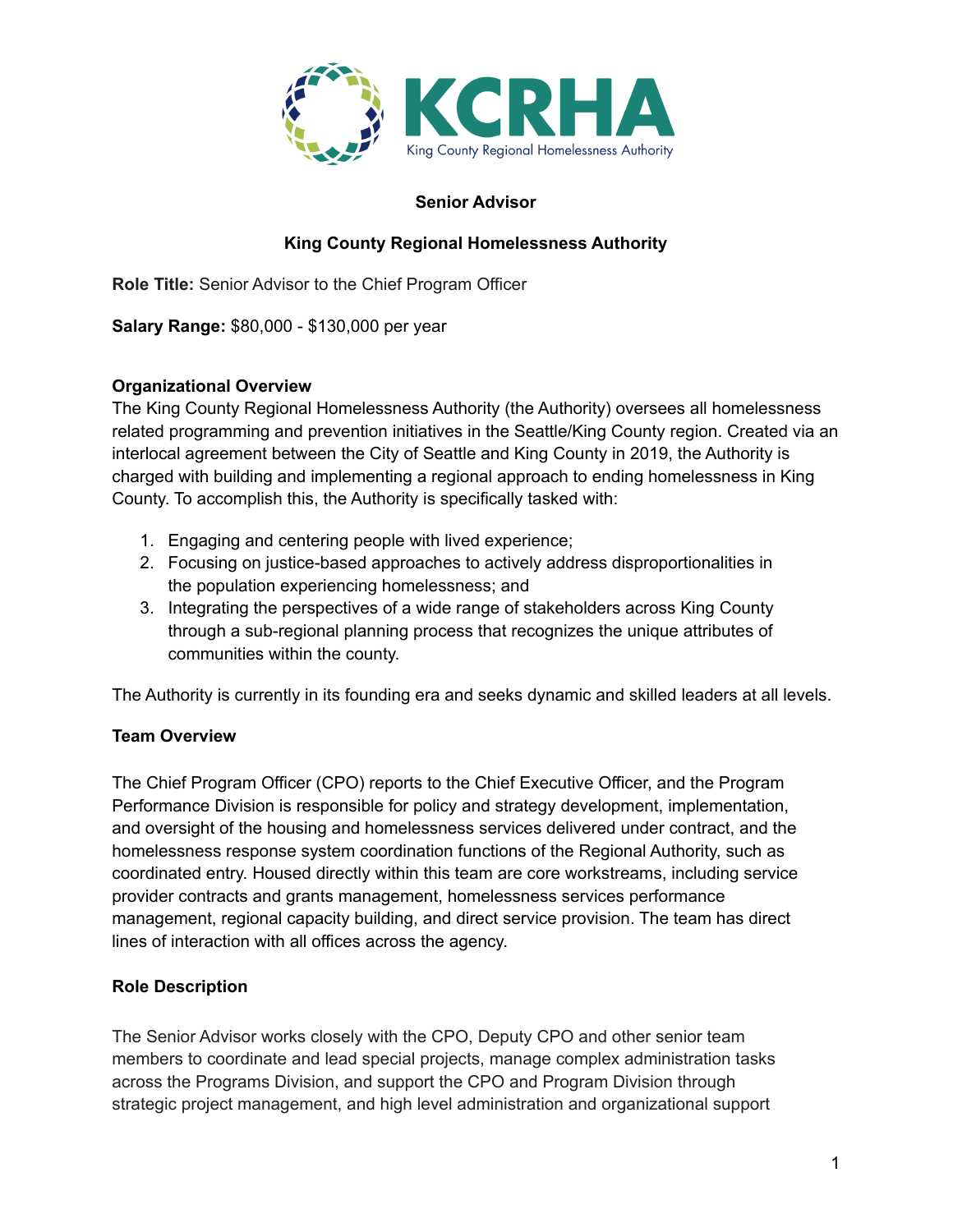

functions, and as needed supervisorial responsibilities. Coordinates special projects, and completes complex reports and analysis. This role will also work both independently and with senior agency leadership across the Authority. Interfaces with external stakeholders including senior representatives of state, local or federal government agencies and/or private sector companies. Sensitivity to confidential matters, a high level of professionalism, good judgment, tact and diplomacy are paramount.

# *Accountabilities*

Project Management and Continuous Process Improvement (60%)

- Oversees process development for the CPO and Executive Team and assists in managing various projects in implementation of the Authority and transition from current structures.
- Provides analytical and specialized advice and support to the CPO and/or assists with management and implementation of complex projects
- Advises the CPO on strategy and implementation, and facilitates implementation
- Manages internal and external special projects in coordination with other departments and/or organizations on behalf of the CPO.
- Prepares and edits various documents, including memoranda of understanding and letters of agreement.
- Assumes responsibility, in the absence of the CPO and Deputy CPO, for ensuring continuity of projects in the Program Division.
- Performs other tasks and duties as assigned by the CPO.

Stakeholder Engagement (20%)

- Engages relevant stakeholder groups in an ongoing way to drive continuous improvement and design efforts for projects.
- Makes high level contacts of a complex nature inside and outside of the agency.
- Demonstrates an ability to engage with persons of all backgrounds, cultures, and affiliations within all levels of government, business, or non-profit entities.
- Assists in coordinating activities between the agency and various outside parties including corporations, non-profit organizations, foundations, sub-grant recipients and local and state elected officials.
- Participates in meetings, taskforces, and workgroups both internally and externally on behalf of the CPO and the Authority.
- Represents the CPO in relevant meetings with other government agencies, communitybased organizations, and other partners to support informed design, resource building and resource sharing
- Actively builds relationships across the sector/across sectors to support driving creative innovation and change within workstreams of oversight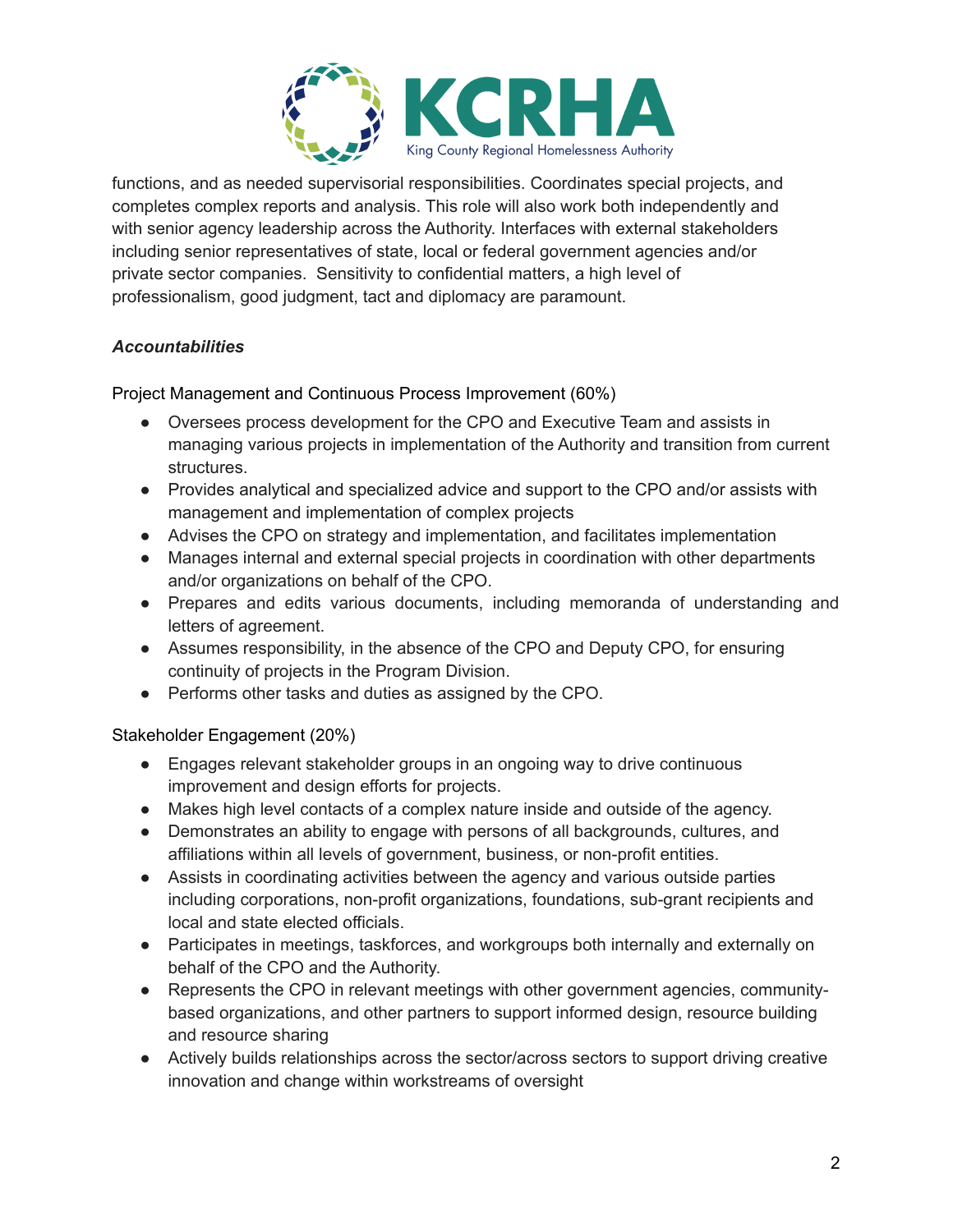

Staff Supervision (20%)

- Manage various Programs Division staff as needed to support division goals and assigned duties
- Provides direct growth and develop related supports to direct reports
- Models a customer-centric workstyle through leadership and personal accountability towards inclusive practices

#### Minimum Requirements

- Fluency in equity and racial justice concepts and language, understanding their own privilege and power, and is able to bring equity impact analysis to life in the context of their tasks
- 3 7+ years of related work experience in the government, non-profit or related field; regional experience preferred
- 2+ years of experience as a project manager
- A track record of success in leading teams
- Budget management experience
- Ability to operate well during a start-up period of agency initiation
- Proficiency/comfort using technology and data, including Microsoft Office Suite

## Additional Requirements

- Ability to travel routinely throughout the region to meet with stakeholders and engage the community.
- Experience working across government agencies and related structures
- A track record of success in operations and stakeholder engagement
- Experience designing and operating programs or projects and conducting data-driven continuous improvement processes
- Superior oral and written communication skills
- Exceptional planning, organizing, and prioritizing skills in order to manage a diverse workload, multiple demands, and deadline sensitive projects
- A high level of customer service orientation and attention to detail

# EEO STATEMENT

**The Regional Homelessness Authority** is committed to a policy of Equal Employment Opportunity and will not discriminate against an applicant or employee based on the basis of race, creed, religion, color, national origin, age, alienage or citizenship status, ancestry, nationality, national origin, marital or domestic partnership or civil union status, familial status, sex, pregnancy, gender identity, or any other characteristic protected by federal, state or local